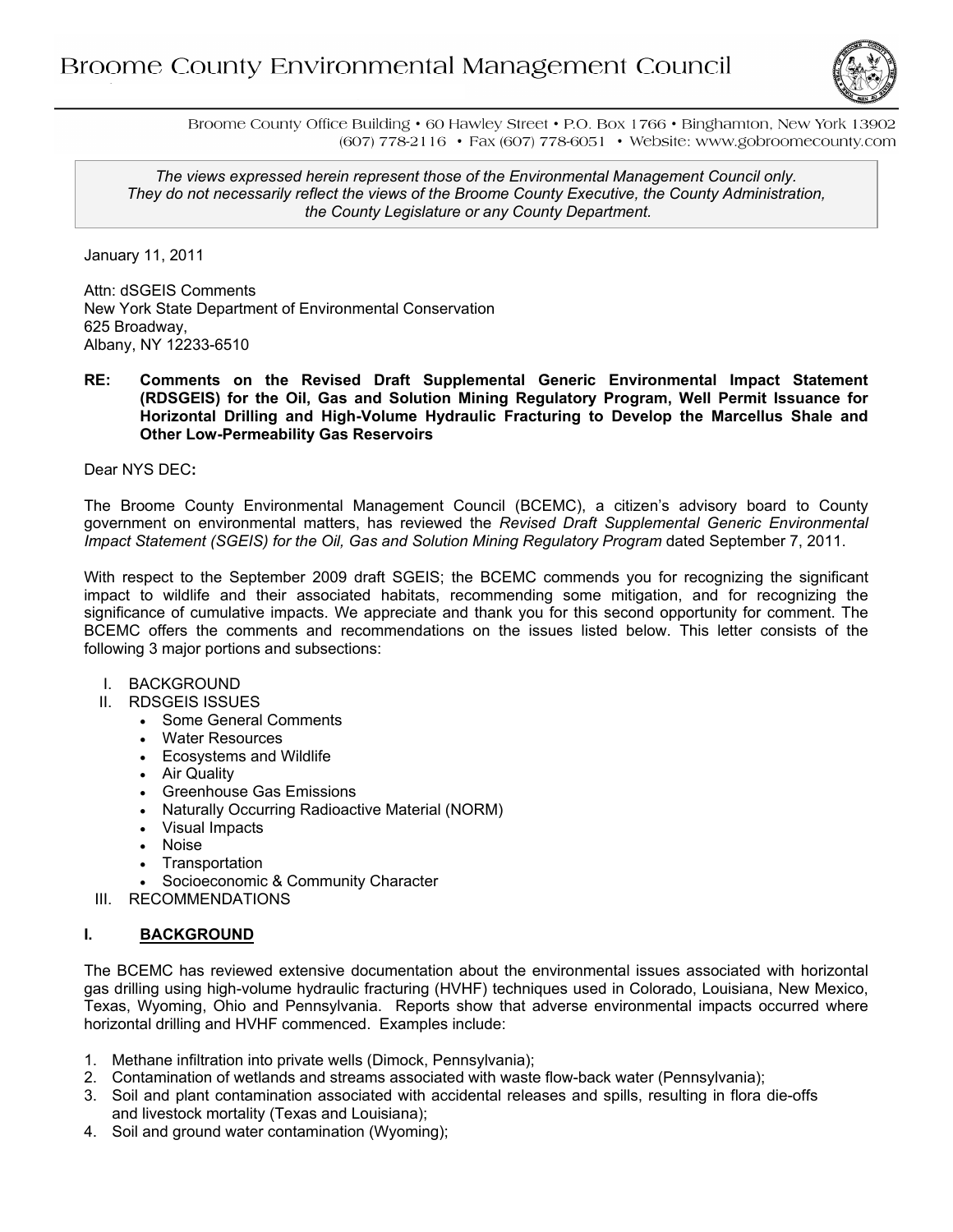- 5. Noise and habitat impacts on mule deer and sage grouse populations with already depleted and isolated breeding and wintering ranges (Colorado and Wyoming);
- 6. Complaints of noise pollution associated with drilling, production and delivery infrastructure (Texas and Pennsylvania);
- 7. Significant air quality impacts (Texas and Colorado);
- 8. Depletion of fresh water supplies; and
- 9. Impacts on rural character of communities due to the introduction of industrial activities.

The majority of Broome County's population relies on groundwater for drinking water. Like many upstate New York communities, Broome County has a history of environmental impacts from commercial and industrial activities. Both private and municipal water wells in the Southern Tier are at risk for ground water contamination due to the porous nature of the aquifers, characterized as having sand or gravel soils and frequent discharge/recharge with the streams that lie above them.

Because of pollution by organic chemicals, such as industrial solvents and other volatile organic compounds (VOCs), a number of municipal water wells in the urban area have air strippers (i.e. Endicott, Johnson City, Kirkwood, Conklin and Vestal). VOC levels have decreased due to sustained clean-up efforts by state agencies and enactment of groundwater protection ordinances by local municipalities and, fortunately, groundwater pollution has been localized. The BCEMC is concerned that pollutants discharged directly or indirectly to our water resources as a result of HVHF, may affect water quality, limiting the availability of drinking water. These pocket industrial sites in the rural landscapes could cause widespread, unpredictable, and costly impacts on rural water supplies.

Although gas exploration, production and extraction falls under jurisdiction of the Division of Mineral Resources, the magnitude of cumulative impacts that may result requires vigilant interagency cooperation between those responsible for soil, air, water, and wildlife resources. For this reason, it is imperative that all relevant NYSDEC divisions and other state agencies (including the PSC) address, monitor and regulate this activity in a coordinated and transparent manner.

#### **II. RDSGEIS ISSUES**

### **Some General Comments**

- 1. The document places too much emphasis on gas and oil industry 'fact sheets' and ignores relevant peer reviewed scientific literature (Cornell study by Howarth et al being one example).
- 2. Despite extensive data supporting socioeconomic aspects, there is no human health assessment study documented.
- 3. While Chapter 10 documents issues in Pennsylvania, there is no analysis of other states. The similarities AND differences between operations, monitoring and regulation, regional shale geology, water resources, wildlife impacts, land use and community character would provide greater insight and understanding.
- 4. There is no failure mode analysis to assess relative safety of optional processes and/or technologies associated with horizontal gas drilling, or the future delivery infrastructure.
- 5. There is no statistical analysis of failures that have occurred due to this form of gas extraction in other states, or a comparison of the estimated probability of failure with proposed mitigations. This leads to a lack of insight regarding the scope and cost of mishaps necessary for estimating revenues needed to address these issues.
- 6. No mitigation strategy was developed to minimize future and/or large-scale impacts related to full build-out scenarios. It is imperative to understand potential threats to local natural resources resulting from the substantially large number of closed wells in the future. How do we know that closed, capped, and nonproducing wells will not cause contamination in 10, 50 or 100 years? In other words, what is the lifetime and failure rate of the cement casings and other parts of the closed well over time?
- 7. As stated in our previous comments, the full build-out scenario suggests significant impacts to air quality, noise and habitat degradation due to the development of compressor station and pipeline infrastructure. Ignoring these known impacts represents segmentation to the greatest degree. Geological implications associated with removing large volumes of natural gas and fracturing of the Marcellus shale layer over a wide area need to be considered.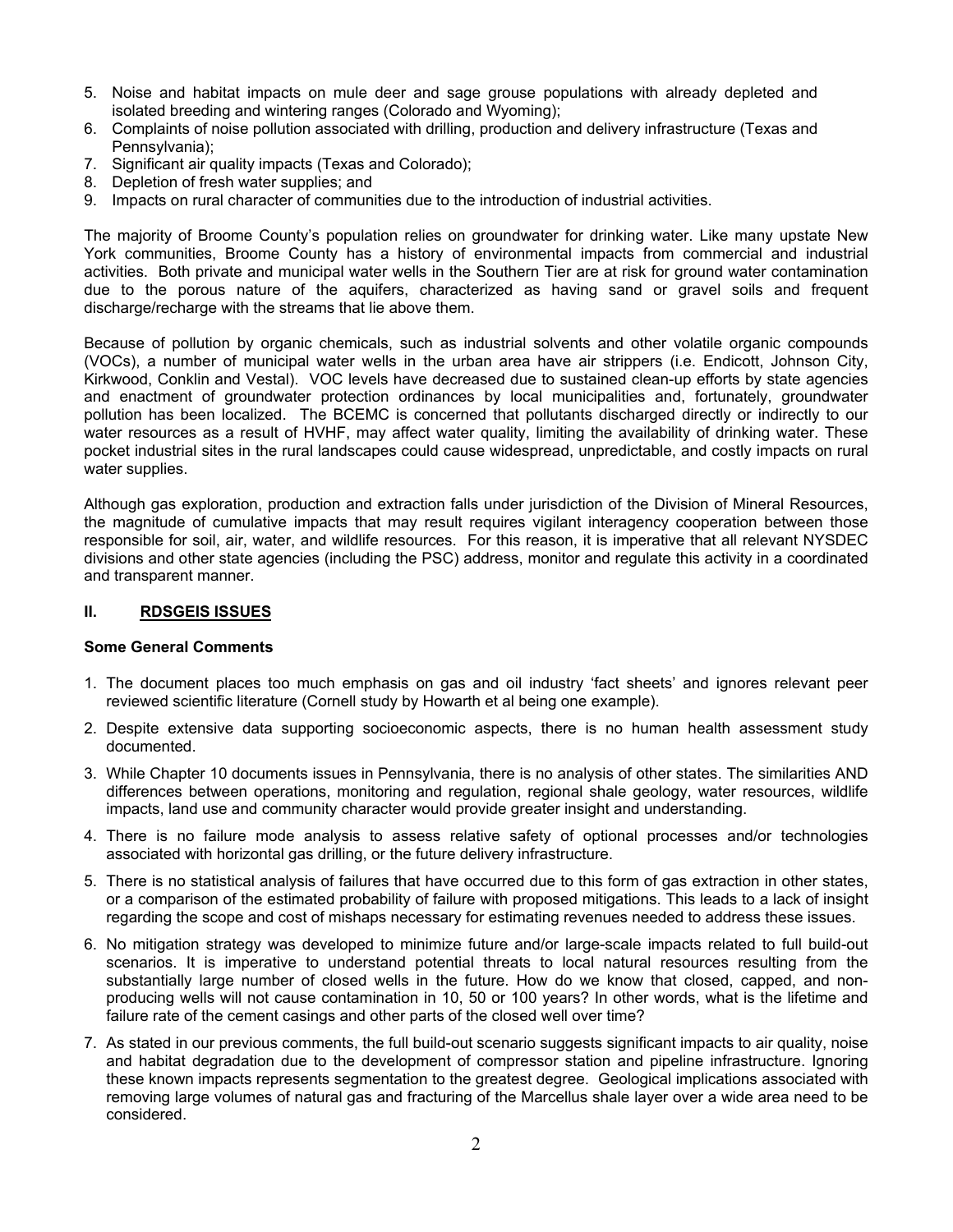8. There is no substantive improvement to the geologic studies (chapter 4) since the original 2009 draft. The chapter does not provide data showing how poor vertical shaft casings contribute to methane migration to local water supplies. The mechanisms responsible for this should be documented. For example, do we know when the methane migration occurs, after the vertical bore and casing are done, or after the fracturing activities have occurred? How does variation in methane concentration change as you move away from the suspect well? How do we know that there is no biogenic methane migration directly to the atmosphere when no methane migration is detected in nearby water wells? Does the concentration change with respect to the direction of the horizontal drilling bores? Will extraction of a significant portion of the natural gas in a region provide the opportunity for fault creation or other geological changes leading to contaminant transport as the overpressured shale becomes hydrostatically pressured with the loss of the embedded gas? Do other volatiles (either introduced during drilling or naturally occurring) migrate with the methane? Does the fact that the shale is no longer a solid layer have any future consequences?

Full understanding of the pertinent geologic processes for all formations, including shale, is crucial for understanding the near and long term impacts of such large scale drilling as this. This is even more pertinent when considering the possibility of further extraction from other formations such as Utica Shale. Chapter 4 states that natural seismic activity will not affect the horizontal drilling, and that horizontal drilling will have no seismic impact on other activities or property. Yet, in Online Chat remarks from October 8, Commissioner Joe Martens states that drilling will not occur within 1000 feet of public water infrastructure to prevent damage "through seismic vibrations". Therefore, the minimum setback from private homes should also be 1000 feet to protect footers, foundations and slabs. Chapter 4 also suggests that fracturing fluids cannot reach aquifers simply because the saline deposits have never migrated to the aquifer through impermeable shale formations. This ignores the possibility of creation of new transport pathways resulting from larger scale fracturing and gas extraction. Gas industry representatives, on the other hand, state that fracturing fluids remaining in the shale cannot migrate upward to cause contamination because they are absorbed by the shale. This information is conflicting and should be clarified. It would be useful to note the similarities and differences for transport mechanisms for fluids and volatile substances.

- 9. The document's proposed setbacks relate only to water resources. Assessing setbacks required for all resources, along with the setbacks to protect people and property from accidents, and then using the greatest distance to defining the setback from adjacent properties, would be a more comprehensive approach. The RDGEIS prohibits HVHF within 500 feet of private water wells. While we view this as inadequate, we also note that the document does not address setbacks from residences or public buildings NOT serviced by private wells. These structures, it seems, are then governed by ECL 553.2 which specifies unrealistic setbacks of 100 and 150 feet respectively. As noted in item 8 above, a setback of at least 1000 feet for ALL private and public buildings, no matter what water source is used, would be a more comprehensive approach.
- 10. Discussions regarding 'greener' technologies for horizontal drilling are not given adequate attention. Even if they do not extract gas as effectively they may be more attractive by reducing environmental risk.
- 11. There is no analysis that compares gas drilling in tight shale formation with alternative energy strategies, either in renewables or energy conservation/efficiency: advantages, disadvantages, return on investment, etc.
- 12. Although the sheer number of comments provided on the first draft would make it challenging, it is unfortunate that this latest draft did not include responses to the comments submitted during the first draft. This would have facilitated the refinement of the discussion as well as the document itself.

### **Water Resources**

- 1. There is no apparent scientific basis for the setbacks associated with water resources. We would expect different setbacks for surface water and ground water resources; however, the RDSGEIS does not provide any data to explain the proposed setbacks. Why would a setback for a private well be 500 feet while a public well setback is 2000 feet? What characteristic of a private well makes it less susceptible than a public one?
- 2. The 4000 foot setback for the Syracuse and New York City watersheds is rationalized by stating that they are unfiltered water supplies. Many rural homes rely on natural springs and the vast majority of wells in Broome County are also not filtered. In addition, filtering will not remove dissolved contaminants such as salts and many chemicals associated with horizontal gas drilling. All municipal water treatment systems are equally susceptible to these threats and thus face similar additional expense in the event that their watersheds are threatened. Again, the scientific basis for these setbacks is not documented.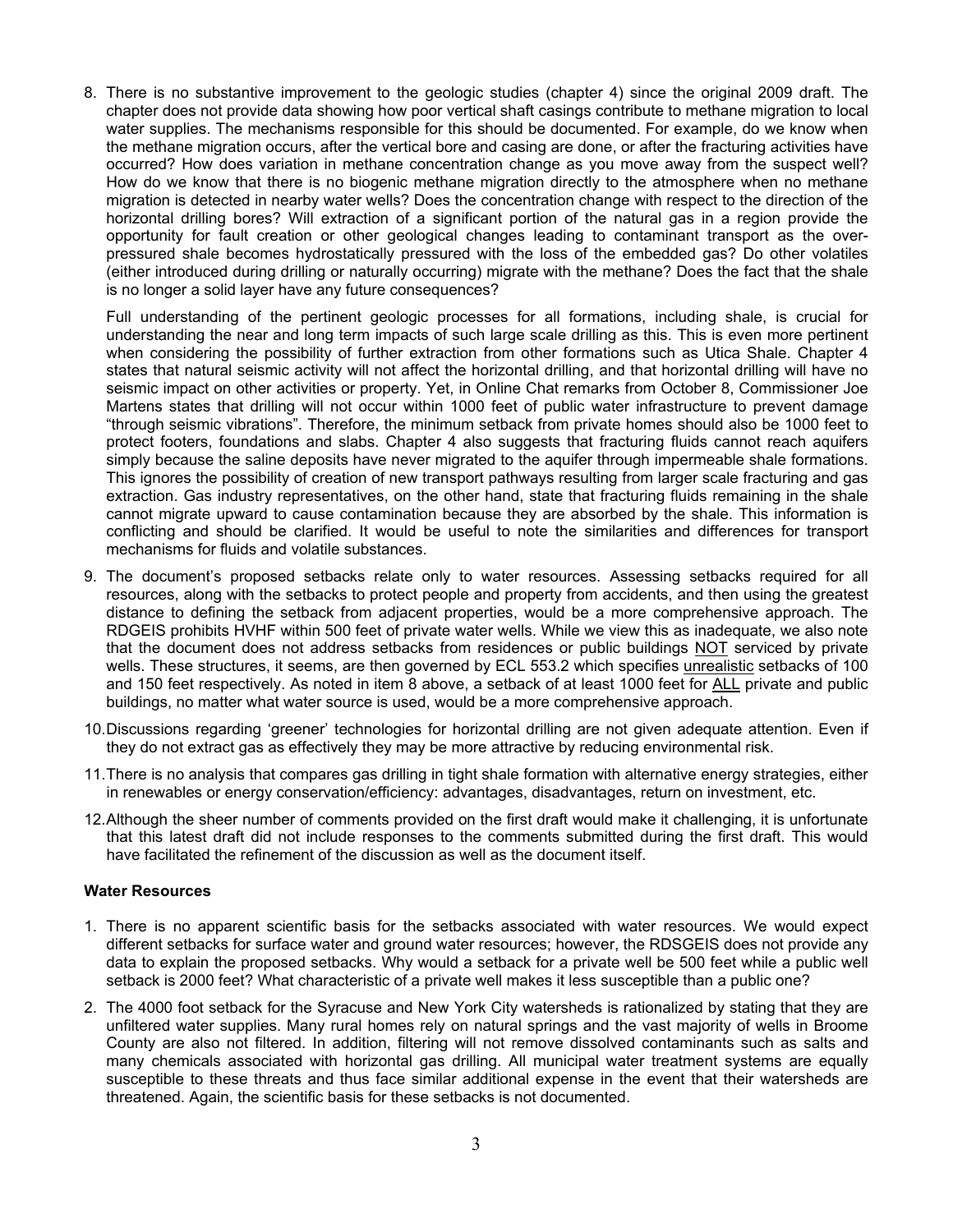- 3. Setbacks for wetlands of all sizes are inadequate. Flooding, as recently experienced in the Southern Tier region, could be alleviated to some extent by protecting and improving all wetlands. Wetlands help to filter ground water that feeds into local drinking supplies.
- 4. The heavy rain events leading to local flooding increase the risk of substantial erosion and landslides, particularly if intensive logging or land clearing occurs on steeper slopes. For this reason establishing drill sites or the associated delivery infrastructure on heavily wooded slopes or steep terrain should be prohibited.
- 5. While perhaps beyond the scope of this SGEIS, the reality that this drilling technology in its current form effectively removes fresh water from the global water cycle should be considered. Fresh water is lost forever, and the impact may be dramatic as this form of drilling expands worldwide. This is yet another reason to seriously push for 'greener' drilling technologies.

### **Ecosystems and Wildlife**

- 1. While the SGEIS has acknowledged significant impacts to wildlife and habitats, and has recommended best practices for forests, grasslands and control of invasive species, these are just recommendations and should be required by regulation. Furthermore, recommended best practices for forest and grasslands are not documented in detail and should be part of the RDSGEIS content.
- 2. The best practices for forests apply only to tracts of 150 acres or more, or 30 acres or more for grasslands. However, it is not clear if this applies only to tracts that lie within the proposed pool of the drill site, or only on the leased property containing the drilling site, or if this applies to any tract of 150 (or 30) acres that crosses these arbitrary, man-made borders. These practices should apply to contiguous tracts whether they are within any particular boundary or not.
- 3. It may be prudent to consider the diversity of woodlots covering 50 acres or more, if they contain old growth trees or have other unique characteristics.
- 4. Higher quality grasslands of 20 acres or more may be of more value than some covering 30 acres or more. It is recommended that a biological assessment be made before requiring best practices and that a 20 acre threshold be considered.
- 5. A requirement for best practices within only the forest and grassland focus areas is short sighted. For example, virtually all grassland bird species, and not just the Henslow's Sparrow, are declining dramatically across virtually every state, as shown by Breeding Bird Survey data. Thinking globally, rather than just locally, would be a more meaningful strategy.
- 6. Noise impacts (chapter 6, section 10) are discussed only in the context of human impacts and do not consider wildlife impacts. Best practices for ecosystems and wildlife should include appropriate setbacks, locations and noise mitigations for drilling operations, as well as the on-going operations in the form of compressor stations both on the pads and the required booster stations as well as the periodic servicing of the sites.

# **Air Quality**

- 1. Chapter 6, section 5 documents a comprehensive review of air pollution sources and mitigations through changes to processes and use of alternative fuels. Considerable dispersion analysis is also documented. However, the distance required to assure that dispersion lowers concentrations for airborne pollutants to safe levels is not documented. A comparison of these distances before mitigation and after is warranted to prove effectiveness. Further, these distances define appropriate setbacks from an air quality perspective. These should be documented, and if greater than those distances associated with water resources, these should take precedence.
- 2. As in other sections, there is no attempt to ascertain a cumulative impact of a system of wells to include methane migration along with other volatiles (either those introduced or naturally occurring) that have the potential to migrate with the methane
- 3. It is not clear if the dispersion analysis considers worst case conditions of highly stable air (i.e. cloudy, calm summer days or calm, clear winter nights). These capture events when air quality concerns would be greatest.
- 4. There is no analysis, on a site-by-site basis or cumulatively, determining or identifying reactive by-products associated with natural gas production and delivery and their impacts upon local air quality. For example, what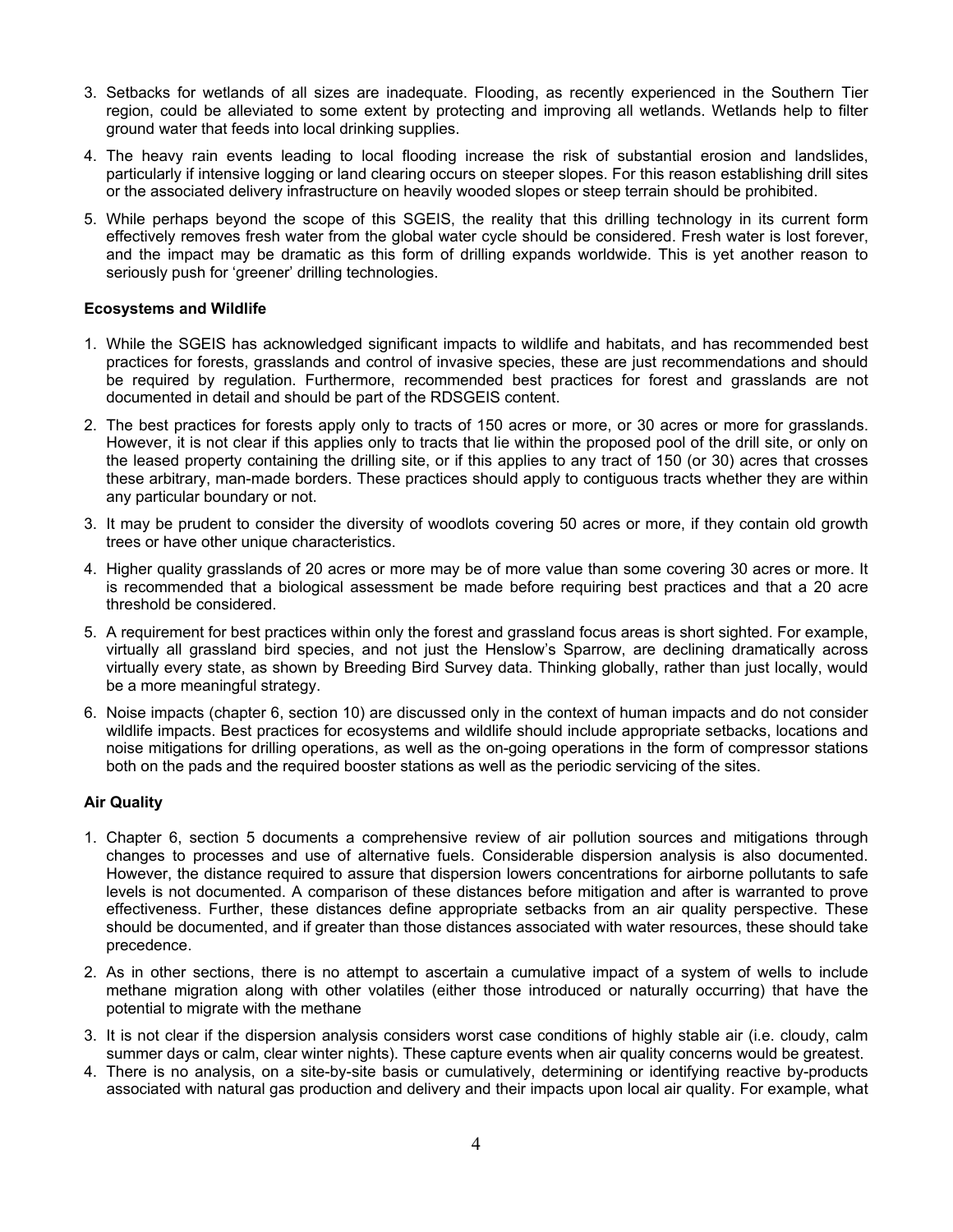level of ozone production may occur and what mitigations would be employed if necessary to meet federal air standards?

## **Greenhouse Gas Emissions**

Studies suggest that rogue methane emissions from leaky wells, piping and pipelines, well venting and biogenic methane migration make natural gas extracted with this technology as dirty as coal with respect to greenhouse gas emissions. In 7.68 of the RDSGEIS, DEC proposes a mitigation plan to address this. How will DEC determine if there is any biogenic methane migration if not reported by neighboring residences who find it in their water? How will DEC measure leaking at the well site or other infrastructure? If DEC is planning to be proactive and address this aspect of the infrastructure, why can't they assess other cumulative impacts of this post-drilling activity?

### **Naturally Occurring Radioactive Material (NORM)**

- 1. All radioactive wastes should be buried at a depth appropriate for their level of radioactivity and at a site licensed to handle this form of waste.
- 2. Are there radioactive sources other than the Marcellus shale exposed by drilling?

### **Visual Impacts**

- 1. One short term visual impact is light pollution associated with flaring. Allowing this only during daytime hours is likely the best mitigation.
- 2. The greatest long-term visual impact is clearly land clearing for pipelines and compressor stations. Controlling the build-out locally is the only effective mitigation.

### **Noise**

- 1. As stated previously, noise aspects need to be considered for their impact on wildlife.
- 2. The distance from a site where noise levels are at an acceptable level, with and without noise mitigating strategies in place, defines another set of setbacks with respect to residences, businesses and wildlife habitats.
- 3. DEC should define proper and effective noise regulations, rather than expect municipalities to address this on their own, unless they are willing to allow municipalities to apply other regulations to the industry. Has DEC authored any noise regulations for any other activities? If yes, can these be applied to this industry as well?
- 4. Given that noise becomes an "esthetic" judgment after health factors are addressed, should not a local community be allowed to apply stricter regulations if they see fit to do so.

### **Transportation**

- 1. Trucks carrying hazardous chemicals to a drill site require special licensing. Waste leaving the site, both flowback waste and those containing NORM must also be transported as hazardous waste. DEC (or another NYS agency) must ensure that it safely arrives at its proper destination.
- 2. Page 17-7 allows for burial of trash or pit liners on site. This is an accident waiting to happen. All waste must be transported from the drilling site. Private property, like our parks, should be "carry in, carry out".

### **Socioeconomic & Community Character**

- 1. The RDSGEIS relies upon gas industry favored "modeling" studies that are notoriously inaccurate. While providing a wealth of data suggesting positive impacts of gas industry activities on revenue, these models routinely ignore negative consequences and costs. Both sides of the coin must be shown to assess the full impact. For example:
	- Gas drilling, or simply signing of a lease, may be grounds for a bank to pull an existing mortgage or deny a new one. What is the overall impact upon the housing market and household lending as a consequence?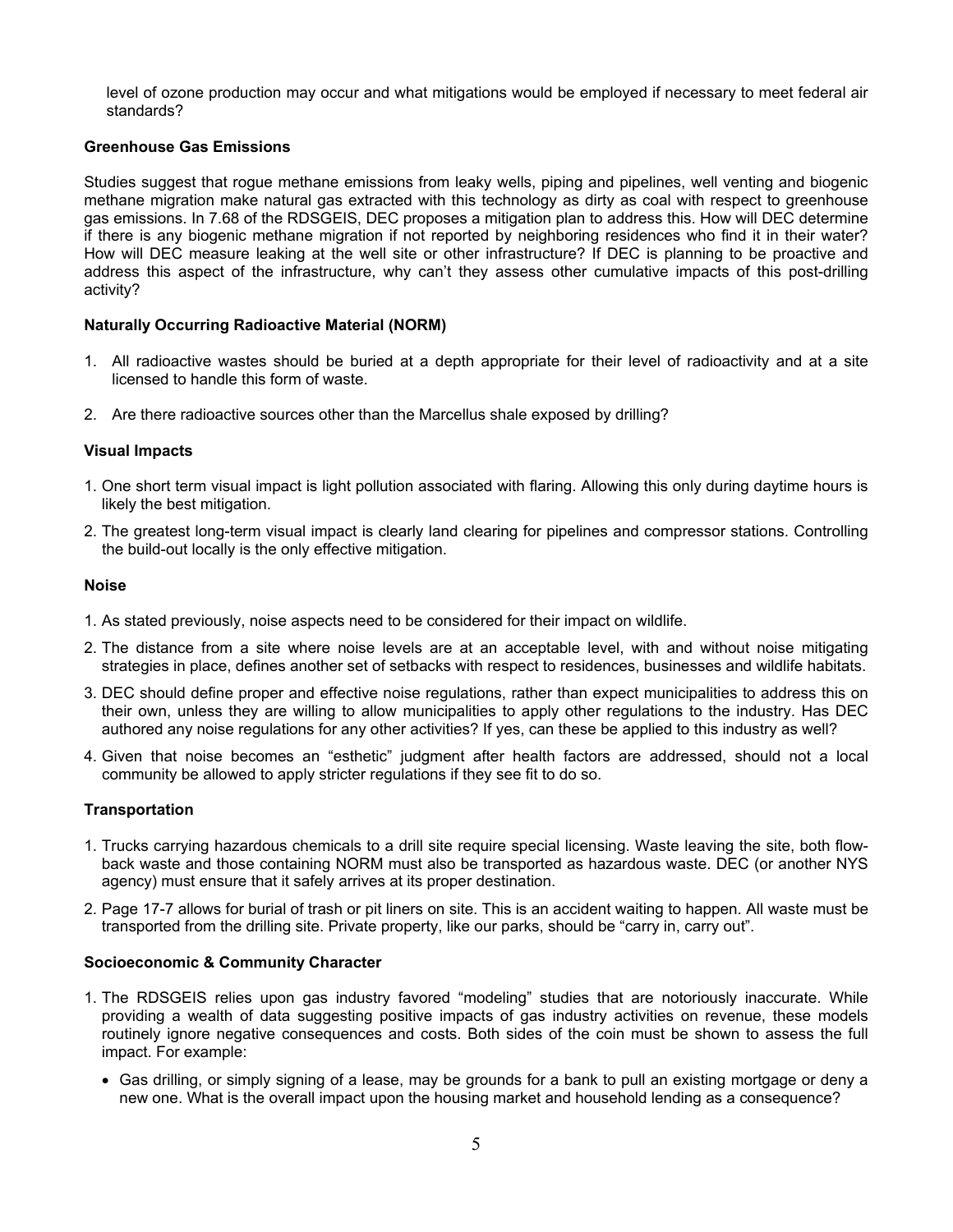- In the event of an accident affecting someone's property, whether water, buildings or land, how will the impacted person be compensated? Where will the funding for this come from?
- Negative impacts on other sectors of our economy like tourism, agriculture, hunting and fishing, wineries, etc.
- What is the impact upon local property values in light of negative perceptions and real accidents? What will the consequence be on the local tax base?
- If a farmer receives an agricultural exemption on property taxes signs a lease, has a well drilled and starts receiving substantial royalty income, will they continue to receive an agricultural tax break? Should they? Policy should promote and otherwise encourage agricultural enterprise.
- 2. One aspect largely ignored is markets for the extracted natural gas. Upstate may be incurring environmental risk for the sake of energy markets downstate and elsewhere. One disadvantage that the Southern Tier faces when competing for business is the high cost of energy. If transportation of energy products is a significant portion of cost, why isn't there any assessment of the potential benefits of selling natural gas locally, minimizing the transportation expense? If 'our' natural gas resource could make us more competitive across a wide range of businesses then there may be a more compelling reason for accepting the environmental risks.
- 3. In the interest of true environmental justice, water-based setbacks should be based on science providing all citizens of the state the same protections.
- 4. Local municipalities use planning and zoning tools to realize their vision for local community character. By denying municipalities control over where drilling occurs the state will, for all intents and purposes, become an industrial zone, limiting the effectiveness of these tools. According to section 8.1.1.5, the DEC will notify Towns of permit applications and do more detailed investigation when there are conflicts with local land use plans. DEC should not issue any permit until it gets a formal response stating that the municipality considers a drilling application acceptable under existing planning and zoning.
- 5. There is a wealth of good data to be gleaned from the numerous "comparative" economic studies that suggest that the long-term economic vitality of any area that engages in gas drilling (or similar extraction) activity is eroded and their competitiveness is greatly diminished. More recent studies have now documented how and why this occurs. It is suggested that the DEC avail themselves of such studies to better understand the true socio-economic impacts of gas drilling.

### **III. RECOMMENDATIONS**

Before permitting any high volume horizontal drilling, it is imperative that potential long-term issues be addressed. To minimize the impact of potential failures, an assessment of all technologies and processes associated with gas well development and the delivery infrastructure must be reviewed and mitigation policies developed. This must include a failure modes analysis quantifying the probability of failure in a reasonable and conservative manner. "Greener" methods and materials, such as propane-based fracturing should be considered more seriously.

In Broome County, it was only recently discovered that chemical solvent spills from years ago resulted in health issues due to the phenomena known as vapor intrusion. We need to recognize that unforeseen exposure pathways NOT envisioned today may be identified or understood sometime in the future. The evaluation of the potential for future aquifer contamination by fracturing solution chemicals would be prudent based upon data and analysis presented in the dSGEIS stating that, at best, two-thirds of the fracturing solution is never recovered. No quantitative assessment is presented that precludes the possibility of future aquifer contamination by residual chemicals, or by mobilizing naturally occurring contaminants. The potential long-term impacts of future seismic activity (8% probability of '*significant'* seismic activity every 50 years) or potential failure of well capping technology on the connectivity between aquifers and the Marcellus shale must be addressed, and abatement measures to mitigate future or long-term contamination must be developed.

A full build-out analysis that includes combined impact from all forms of gas drilling and transportation must be conducted. Many of these impacts can be readily mitigated by establishing setbacks between 'adjacent' drill sites, establishing approved roadways for truck traffic, planning and selecting the lowest-impact pathways for pipelines, and ensuring that 'adjacent' well sites are not developed concurrently. These requirements, in conjunction with individual setback requirements and 'best practices' required of the industry, will go far to mitigate these broaderbased and long-term concerns. Further, extended drilling, in addition to the dSGEIS recommendation of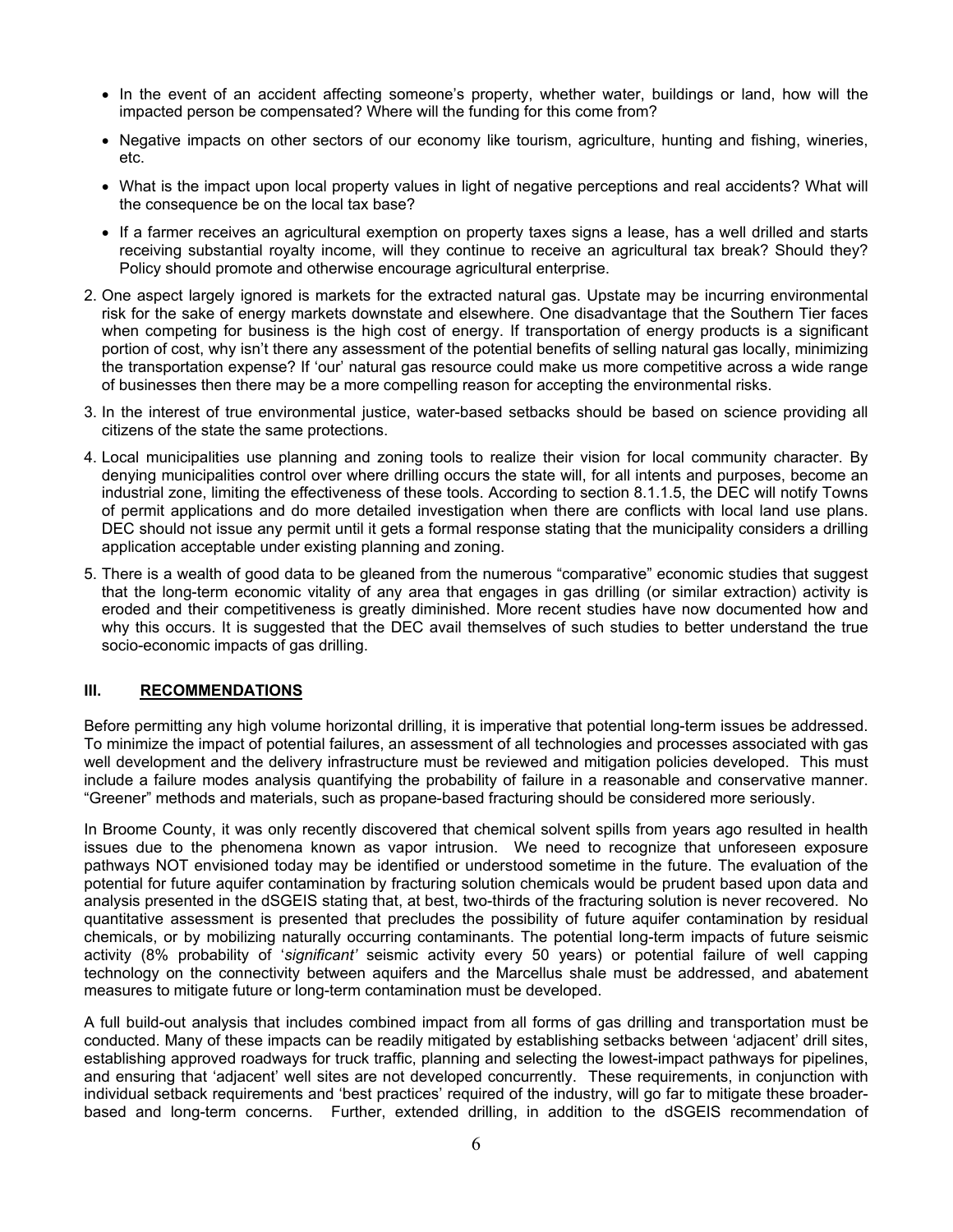maximizing the use multi-well pad sites, should be encouraged. The resulting larger spacing pools, as noted in the dSGEIS, would reduce the effective drilling footprint in a locality, helping to reduce the cumulative impact.

The best practices suggested for mitigating the impact of horizontal gas drilling on wildlife and their habitats must be mandatory and exercised everywhere, and not just in focus areas

No quantitative standard is established for noise pollution associated with the drilling operation or the delivery infrastructure. A mitigation plan for noise abatement must address noise from the drilling operation, water extraction activities, the increased local trucking, and the future delivery infrastructure. The noise impacts must be understood both for human quality of life and for local wildlife. The mitigations should include daily hours of operation and setback requirements for residences and wildlife for all phases of gas development and delivery. It should also allow local communities to set stricter limits if the nature of that community warrants them. For example: noise in rural areas is much more noticeable in the evenings and would change the character of the community.

Setback requirements for specific water resources must be equitably established everywhere. All New York citizens' water supplies are due equal protection. Water extraction from aquifers that may compromise water supplies must be prohibited. There must be a requirement that damage to public or private water supplies due to pollution or diminution be corrected, or the water supply replaced.

Overall setbacks with respect to public areas and private residences should be established by selecting the greatest setback from those established for water protection, air quality protection, noise abatement, and sphere of influence any drilling activity related accidents (such as blow-outs, explosions, trucking accidents and spills).

The DEC should conduct a Regulatory Impact Assessment to address staffing and oversight and include this assessment as part of the RDSGEIS. The BCEMC still expresses concern over the number of inspectors available for the frequency and level of oversight, as well as the quality and types of training. Effective training of personnel *must* encompass the evolving varieties of issues arising with horizontal drilling techniques as opposed to vertical drilling. Therefore, it is recommended that the DEC consider creative methods for ensuring affordable and effective policing of the exceptionally large scope of activity expected with horizontal drilling.

Standards for defining unacceptable and unsafe concentrations of pollutants associated with gas drilling and gas delivery must be developed, based on science. Total pollutant concentrations from multiple pollutants should be no greater than the minimum acceptable concentration for any one of the pollutants in question. This is necessary since risk assessment to human health is determined one pollutant at a time. The impact of exposure to multiple pollutants is not understood, so a conservative approach should be adopted.

Cumulative and sometimes indirect impacts stemming from hydraulic fracturing have the potential to impact communities for years to come. As part of the RDSGEIS, the DEC should advocate for the State Health Department to conduct an independent, comprehensive Community Health Impact Assessment specific to the oil and gas development industry before drilling permits are issued to address air, water, and soil issues (potential contamination), but also social environmental justice concerns.

The DEC should update the revised drilling EAF (Mining Environmental Assessment Form) even further to include more useful and relevant information about environmental and social conditions related to horizontal drilling so that reviewers can make better-informed decisions.

### **CLOSING**

We hope that you find the comments regarding the RDSGEIS and the recommendations provided herein to be constructive and useful input for finalizing the RDSGEIS's content and in preparation of the Responsiveness Summary. We recognize that development of the Marcellus Shale gas resource, and other similar lowpermeability shale resources, can provide enormous opportunity for New York, but not without very real risks to other natural resources, natural beauty and to New York's citizens' that must be fully understood and quantified. It is our hope that the final regulations for this industrial activity will provide concrete protections for all, based on sound science and a complete understanding of that science, and will ensure that best practices are not relegated to the negotiated lease contracts of local coalitions. All of New York's citizens, no matter their position on this issue, and our future generations equally deserve the best stewardship of our natural resources that we can provide.